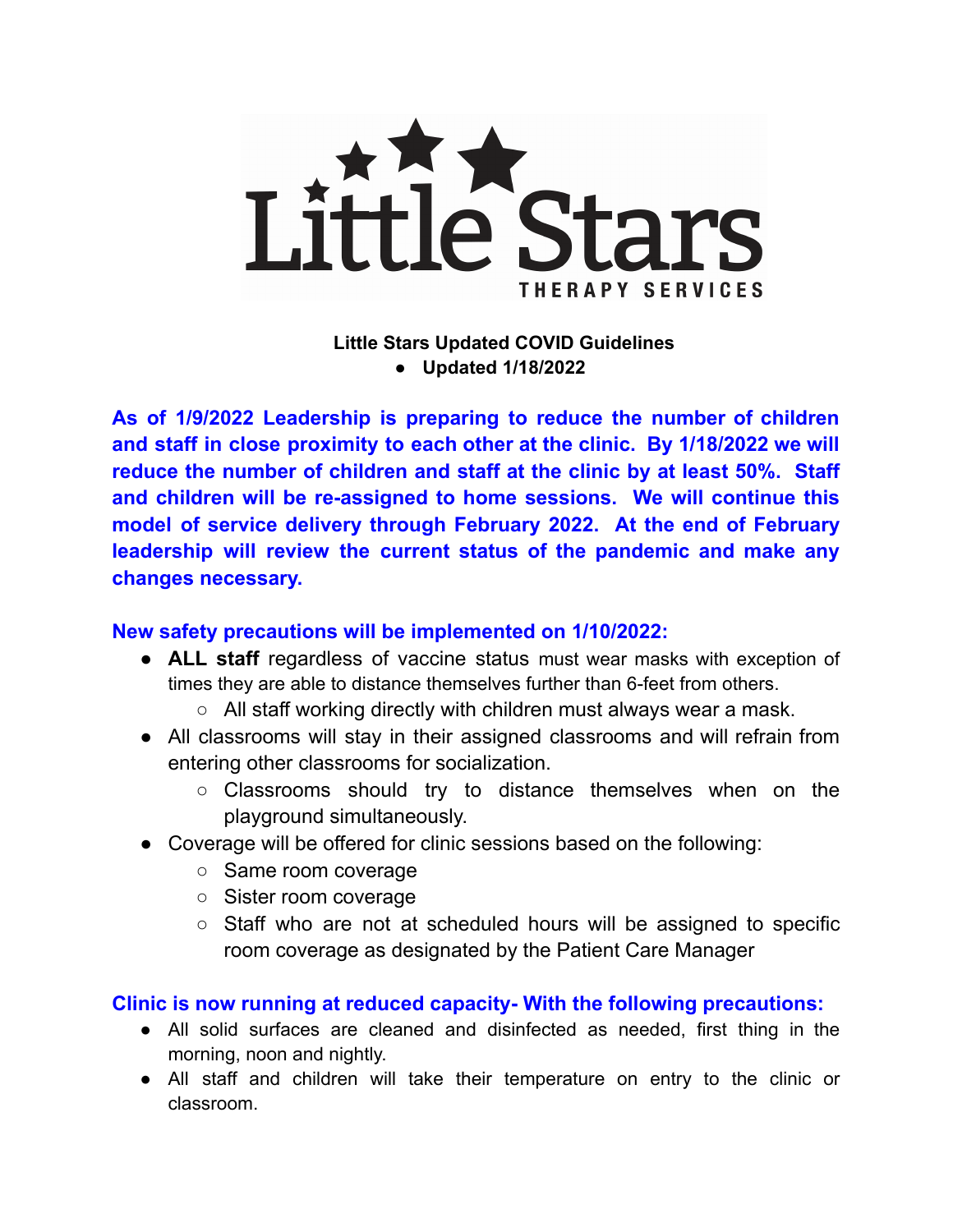- All in-home providers will take their temperature prior to entering a home session.
- All staff will ask caregivers to take the temperature of children prior to beginning in-home sessions.
- ALL children will have their own work space and materials the entire session at the clinic.
	- Stay at the same table/work station the entirety of the session
	- Disinfect the station after the child has completed their session
	- Staff will not congregate less than 6 feet from each other
- Staff and patients wash hands once per hour.
- All staff and patients should wash hands upon entering the clinic.

### **If Staff or Patients are sick:**

- **Staff and patients are encouraged to look for symptoms and not come to clinic or hold home sessions if exhibiting any signs of COVID-19**
	- Practice healthy habits
		- [https://www.cdc.gov/coronavirus/2019-ncov/prepare/preventi](https://www.cdc.gov/coronavirus/2019-ncov/prepare/prevention.html?CDC_AA_refVal=https%3A%2F%2Fwww.cdc.gov%2Fcoronavirus%2F2019-ncov%2Fabout%2Fprevention.html) [on.html?CDC\\_AA\\_refVal=https%3A%2F%2Fwww.cdc.gov%](https://www.cdc.gov/coronavirus/2019-ncov/prepare/prevention.html?CDC_AA_refVal=https%3A%2F%2Fwww.cdc.gov%2Fcoronavirus%2F2019-ncov%2Fabout%2Fprevention.html) [2Fcoronavirus%2F2019-ncov%2Fabout%2Fprevention.html](https://www.cdc.gov/coronavirus/2019-ncov/prepare/prevention.html?CDC_AA_refVal=https%3A%2F%2Fwww.cdc.gov%2Fcoronavirus%2F2019-ncov%2Fabout%2Fprevention.html)
		- Wear a mask at all times.
		- Wash your hands often with soap and water for at least 20 seconds. If soap and water are not available, use an alcohol-based hand sanitizer with at least 60% alcohol.
		- Avoid touching your eyes, nose, and mouth with unwashed hands.
		- Avoid close contact with people who are sick.
		- Cover your cough or sneeze with your forearm or elbow.
		- Clean and disinfect frequently touched objects and surfaces
	- Staff are instructed to take their temperature at least 2 hours prior to their session. If you have a fever of 100.4 or higher, you MUST notify the clinic phone, send notice in the cancel chat room AND notify your supervisor
		- Staff may not return to work until they have been fever free for 24 hours
		- Make up sessions-
			- WE WILL NOT BE COVERING ANY IN HOME SESSIONS during this time frame, unless staff already goes to the home
			- Coverage will be sought for clinic sessions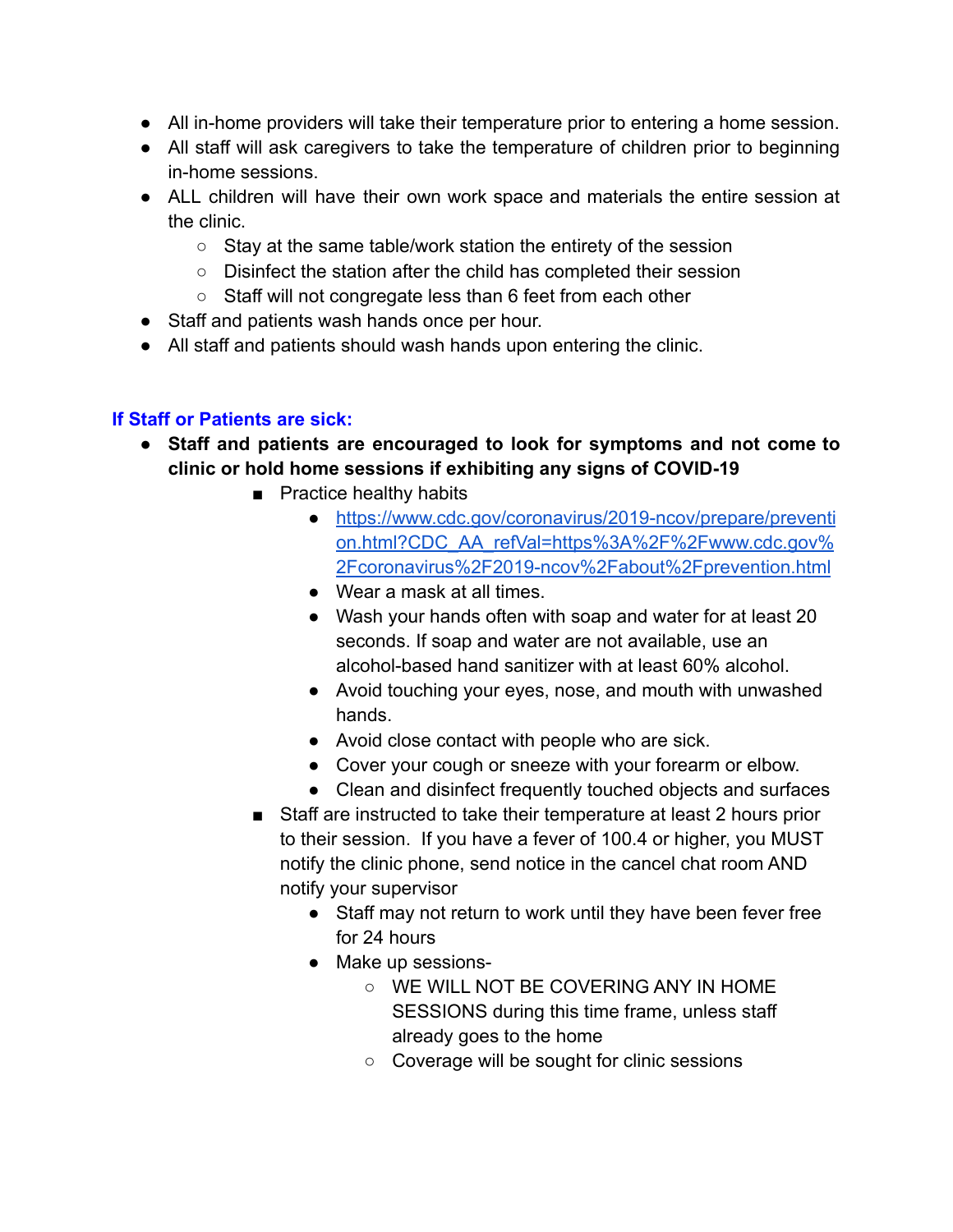○ Communicate any make up sessions by texting the clinic phone and alerting the supervisor

### **Quarantine Policies and Procedures**

**Staff and client reporting:** Staff or children exposed to the COVID-19 virus should report the exposure to the Director of Programs and Staff Care coordinator immediately. Please call or text the clinic phone at **316.364.8767**. If any staff or family reports a potential exposure to the COVID-19 virus at any level Little Stars Leadership will review each case individually and follow current CDC and Sedgwick County Health Department for guidelines.

Staff must provide a note from their physician or the Sedgwick County Health Department requiring quarantine or isolation requirements to the Staff Care Coordinator. EPTO or EFLMA are no longer available. Staff must submit a PTO request via the employee portal as soon as possible.

Staff who have been determined to be directly exposed at Little Stars will be eligible for one (1) paid rapid COVID-19 test. Staff who were in proximity, but not in close contact may also choose to receive one (1) rapid COVID- 19 test.

**Staff and Client Exposure and Quarantine Guidance:** The DIrector of Programs or other member of the leadership team will notify any staff or patients considered to be

### **The following guidelines apply:**

○ [https://www.sedgwickcounty.org/covid-19/sampling-and-testing-information](https://www.sedgwickcounty.org/covid-19/sampling-and-testing-information/quarantine-and-isolation-guidance/) [/quarantine-and-isolation-guidance/](https://www.sedgwickcounty.org/covid-19/sampling-and-testing-information/quarantine-and-isolation-guidance/)

### **What happens if someone tests positive for COVID-19:**

- If you test positive for COVID-19, you must remain at home for 5 full days after you first noticed symptoms.
- If after 5 days you are fever-free for 24 hours without the use of fever reducing medications AND you have no symptoms or your symptoms are resolving, you can leave your house, **but continue to wear a mask around others for an additional 5 full days.**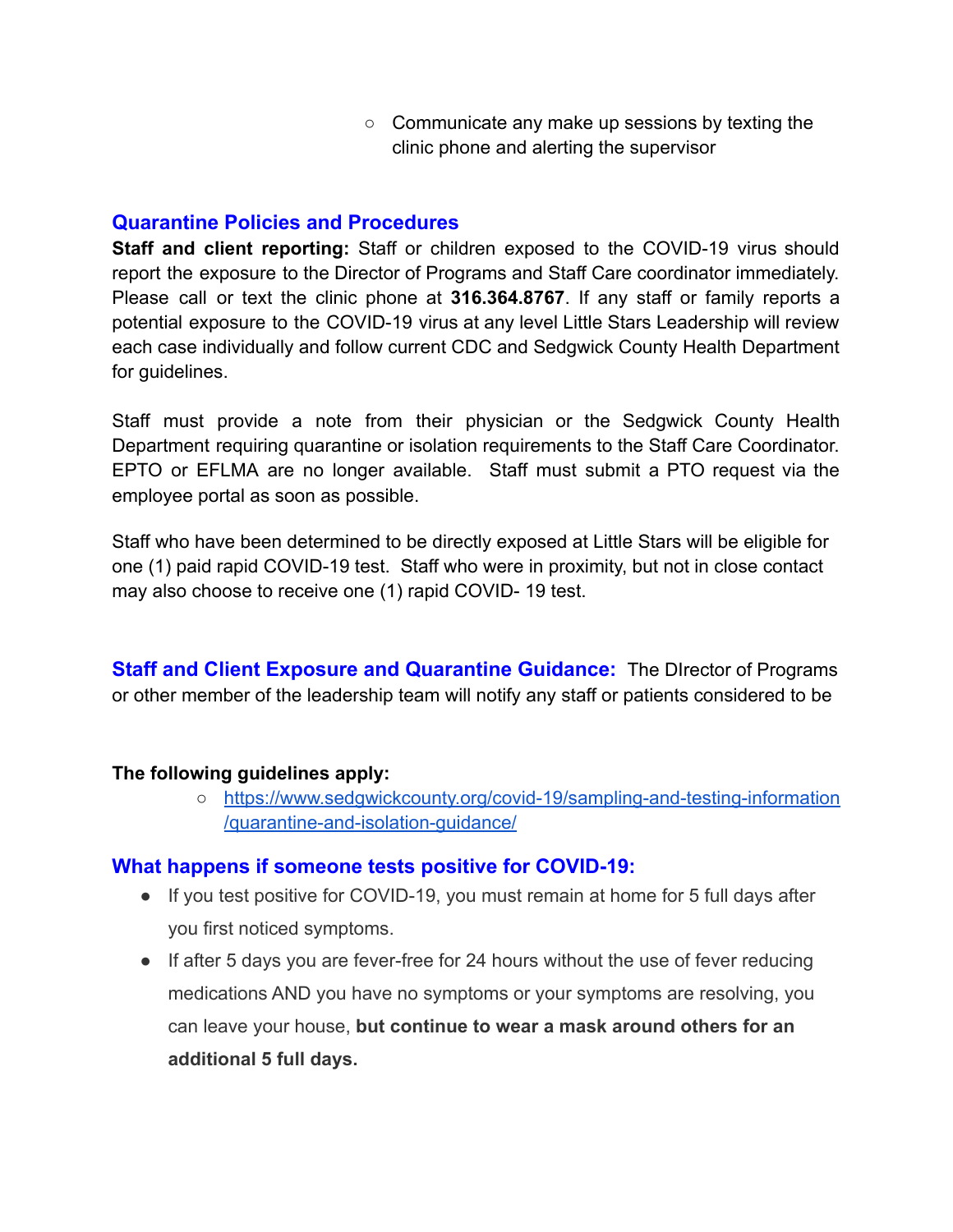- $\circ$  If you still have a fever or your symptoms are not resolving after 5 days, you must remain at home until your symptoms are resolving and you are fever-free for 24 hours without the use of fever-reducing medications.
- You should stay away from other people in your home to avoid spreading the virus to them.
	- $\circ$  If you can, isolating in a room by yourself and using a separate bathroom is best. If you can't do this, you should stay as far away from other household members as possible.
	- Surfaces (like door knobs, tabletops, and bathroom fixtures) in your home should be disinfected daily.
	- You should not share food or personal items with other household members.
	- Wear a mask when other people are present and maintain six feet distance.
- The Health Department will help identify your close contacts, who will be referred to the Kansas Department of Health and Environment (KDHE) for follow-up. This only occurs if you give permission. Close contacts should complete the in-home quarantine as described below.

## **What happens if someone from the general public is a close contact of a person with COVID-19?**

### **Definition of a "close contact"**

You are considered a "close contact" if any of the following situations happened while you were with a person who has tested positive for COVID-19 – even if they did not have symptoms:

- You were within 6 feet of the person for 15 minutes or more.
- You had contact with the person's respiratory secretions (sneezing, coughing, sharing a drinking glass, food, towels or other personal items, kissing).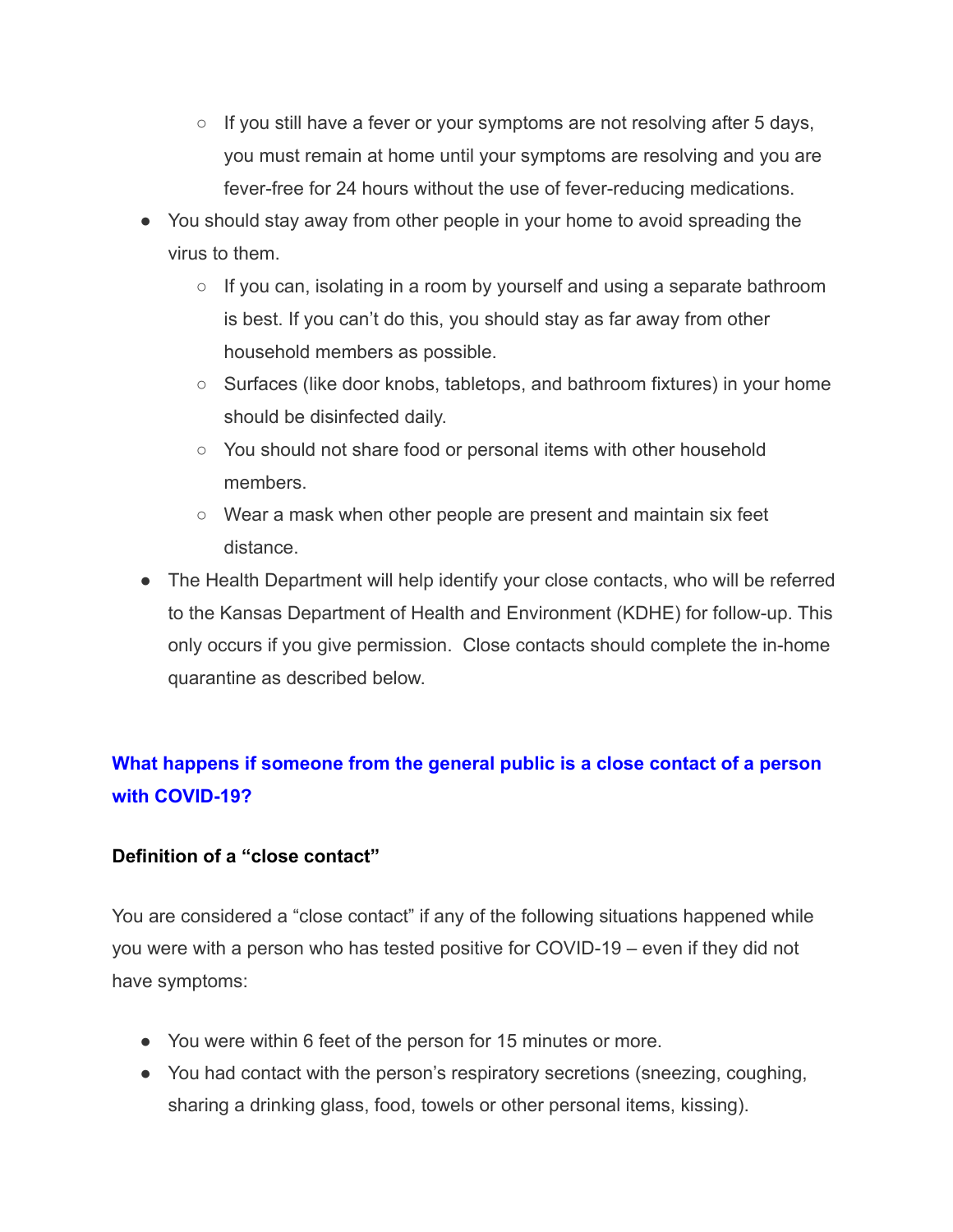● You live with the person or stayed overnight for at least one night in the person's house.

### *Close contacts of people who have a confirmed positive test for COVID-19*

- If you are a close contact, you should observe quarantine requirements as outlined below.
- If you develop symptoms while you are in quarantine, you can check the [testing](https://sedgwickcounty.maps.arcgis.com/apps/webappviewer/index.html?id=0b0ee46ff54344d3a8fe77f792692df3) [locator website](https://sedgwickcounty.maps.arcgis.com/apps/webappviewer/index.html?id=0b0ee46ff54344d3a8fe77f792692df3) to find a testing location near you.
- If you test positive, you can spread the virus and should remain at home and in isolation for 5 full days or until symptoms are resolving and you are fever-free 24 hours without the use of fever reducing medications, whichever is longer, then wear a mask for an additional 5 days.

# **Quarantine for People who are Unvaccinated; Fully Vaccinated with Pfizer/Comirnaty or Moderna more than 6 Months Ago without a Booster; or Fully Vaccinated with Johnson & Johnson more than 2 Months Ago without a Booster**

- People who are unvaccinated, fully vaccinated with Pfizer/Comirnaty or Moderna more than 6 months ago without a booster, or fully vaccinated with Johnson & Johnson more than 2 months ago without a booster should quarantine at home per the guidelines below.
	- Monitor yourself for symptoms for a full 14 days. Infection can develop through day 14.
	- Stay at home in quarantine for a full 5 days after exposure.
	- After 5 days, wear a mask around others for an additional full 5 days.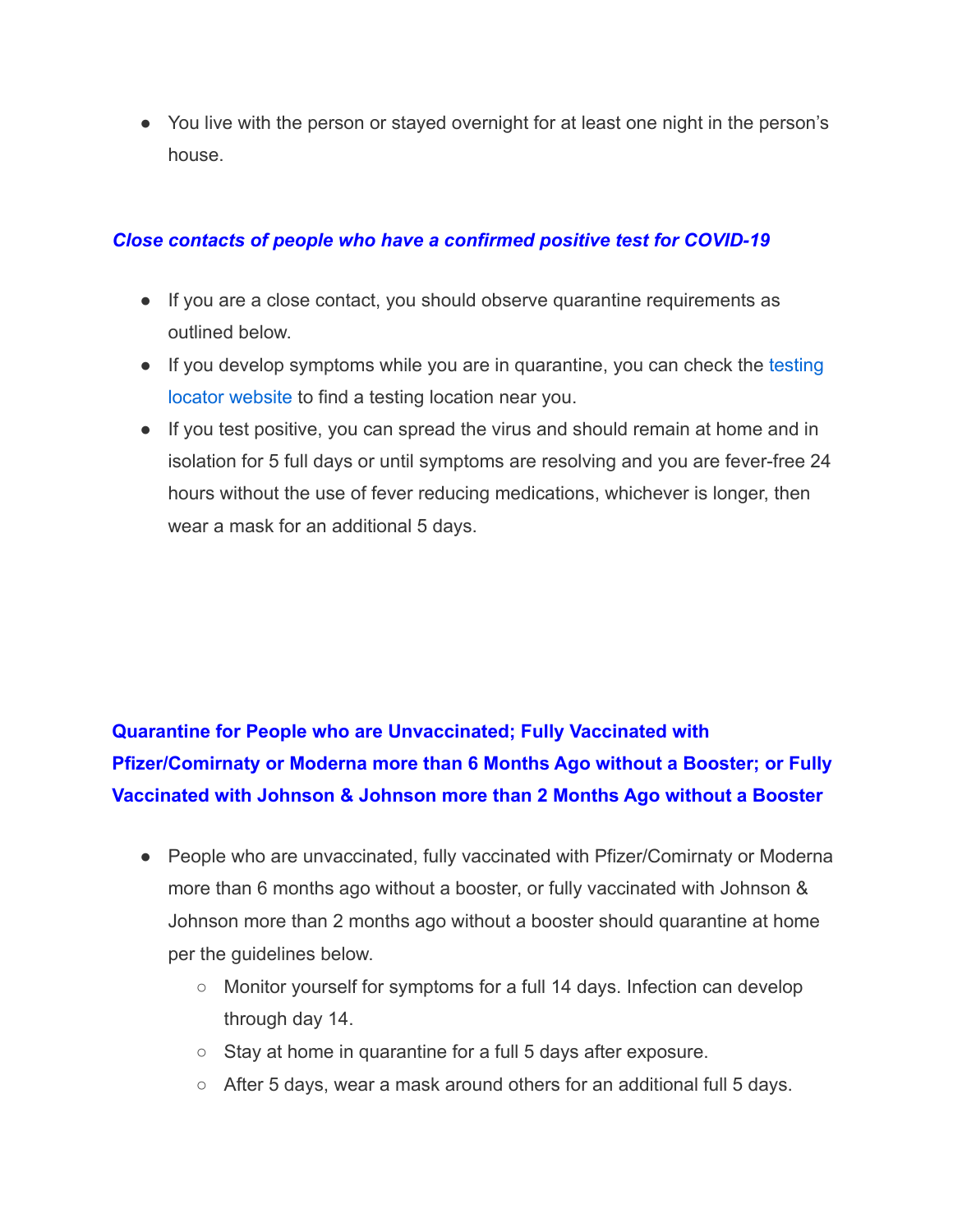- If you cannot quarantine, you must wear a mask for the full 10 days.
- Test on day 5 via antigen or PCR, if possible.
- $\circ$  If you develop symptoms, get a PCR test and stay home until you have results.
	- If you test positive, you can spread the virus and should remain at home and in isolation for 5 full days or until symptoms resolve and you are fever-free 24 hours without the use of fever reducing medications, whichever is longer, then wear a mask for an additional 5 days.

**Quarantine Exemption for People who are Boosted; People who are Fully Vaccinated and Within 6 Months of the Second Dose of Pfizer/Comirnaty or Moderna; or People who Fully Vaccinated and Within 2 Months of the Single-Dose of Johnson & Johnson**

- People who are boosted or fully vaccinated with Pfizer/Comirnaty or Moderna within the last 6 months or Johnson & Johnson within that last 2 months do not have to quarantine at home, but should follow the guidelines below.
	- Monitor yourself for symptoms for a full 14 days. Infection can develop through day 14.
	- Wear a mask around others for 10 days.
	- Test on day 5 via antigen or PCR, if possible.
	- If you develop symptoms, get a PCR test and stay home until you have results.
		- If you test positive, you can spread the virus and should remain at home and in isolation for 5 full days or until symptoms resolve and